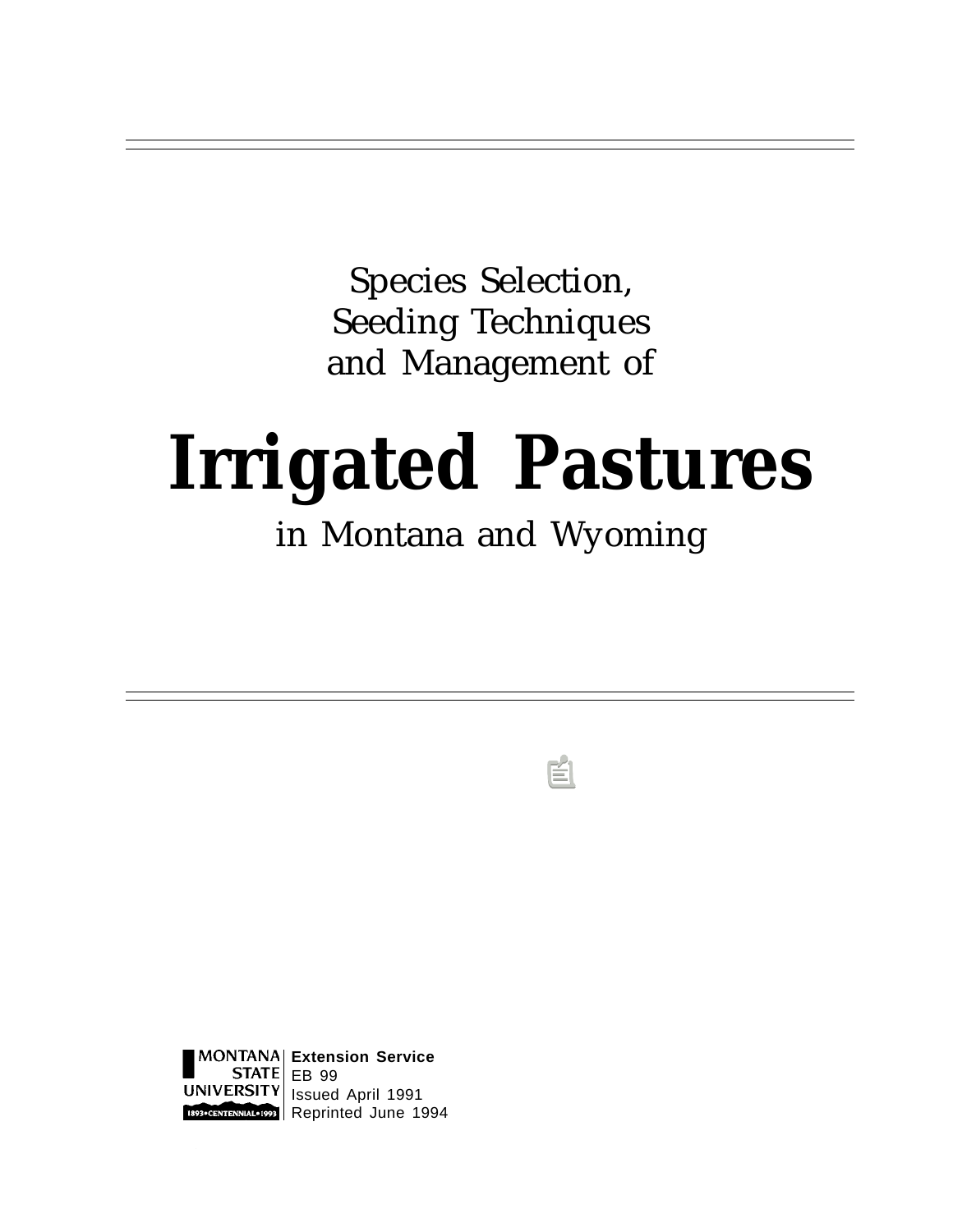#### **Contents**

#### **Figures and Tables**

| Fig. 1  | A range water spreading system that collects water from 1060 acres and spreads it                                                                                                                                                                 |      |
|---------|---------------------------------------------------------------------------------------------------------------------------------------------------------------------------------------------------------------------------------------------------|------|
| Fig. 2. | <b>Example of a 10-pasture rotation system for irrigated pasture with suggested</b><br>grazing, resting, and irrigation dates for each pasture. Length of rest and<br>grazing periods should vary during the growth season. The rotational scheme |      |
|         | Table 1. Adaptation characteristics of forage species and cultivars recommended for                                                                                                                                                               |      |
|         | Table 2. Characteristics of forage species recommended for irrigated pastures in                                                                                                                                                                  |      |
|         | Table 3. Minimum heights of plants to begin grazing and minimum heights to maintain                                                                                                                                                               | . 13 |

The programs of the Montana State University Extension Service are available to all people regardless of race, creed, color, sex, disability or national origin. Issued in furtherance of cooperative extension work in agriculture and home economics, acts of May 8 and June 30, 1914, in cooperation with the U.S. Department of Agriculture, Andrea Pagenkopf, Vice Provost and Director, Extension Service, Montana State University, Bozeman, Montana 59717.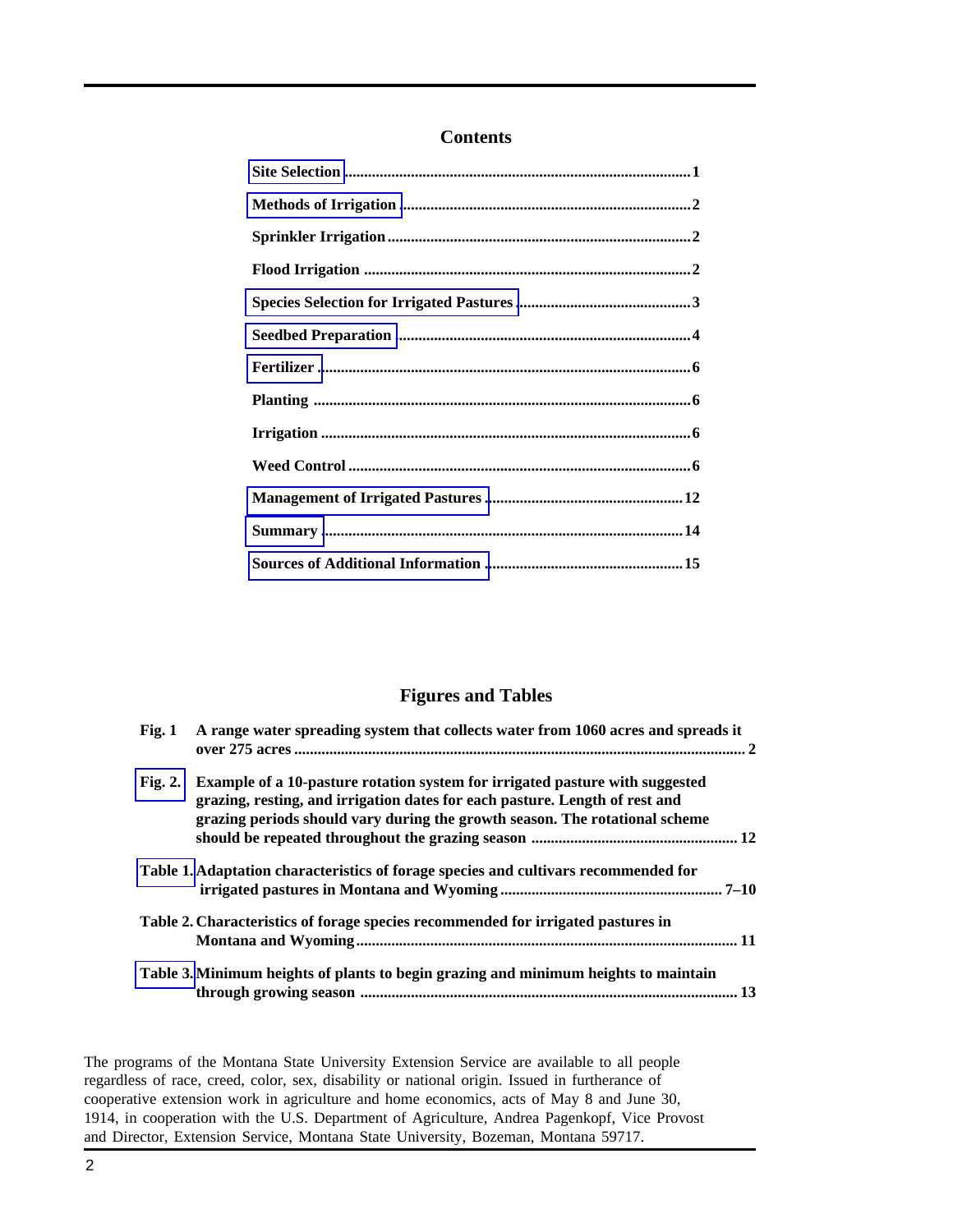### <span id="page-2-0"></span>SPECIES SELECTION, SEEDING TECHNIQUES, AND MANAGEMENT OF IRRIGATED PASTURES IN MONTANA AND WYOMING

Larry Holzworth and John Lacey\*

Irrigated pastures are lands planted to introduced or native forage species that receive periodic irrigation and are harvested by livestock. Montana and Wyoming have about 600,000 and 325,000 acres of irrigated pasture land, respectively. Their use is often integrated with native range, dryland pastures and other sources of roughage. They provide high yields of quality forage. One acre of irrigated pasture along the Yellowstone River has the potential to provide enough forage for 12 cow-calf pairs for one month.

Management of irrigated pastures varies with site characteristics, landowner objectives, capital, labor, and technology. This publication provides general information on site and species selection, methods of irrigation, seeding techniques, and proper management of irrigated pastures. It is a non-technical overview for use by private and public land managers and other agency personnel.

#### **Site Selection**

The first requirement for development of an irrigated pasture is a source of high quality water low in salt and sediment. Dry cropland, rangeland, or dry pasture land can be converted to irrigated pasture. The conversion of cropland or dryland pasture is less risky because soil productivity is known. Potential productivity of land converted from range is less certain. Mature plant communities are useful indicators. For example, dense, vigorous, silver or big sagebrush plants indicate a highly productive soil.

Topography must be suited for cultivation and irrigation water management. Soils should be: 1) deep, well-drained, permeable, with good water holding capacity; 2) free of rocks; 3) of low salinity or alkalinity, and 4) not susceptible to erosion. Except for soils with high water tables or appreciable salt concentrations, soil texture does not restrict the potential of developing irrigated pastures.

*<sup>•</sup> Plant Materials Specialist, Soil Conservation Service, Bozeman, MT and Extension Range Management Specialist, Montana State University, Bozeman, MT, respectively*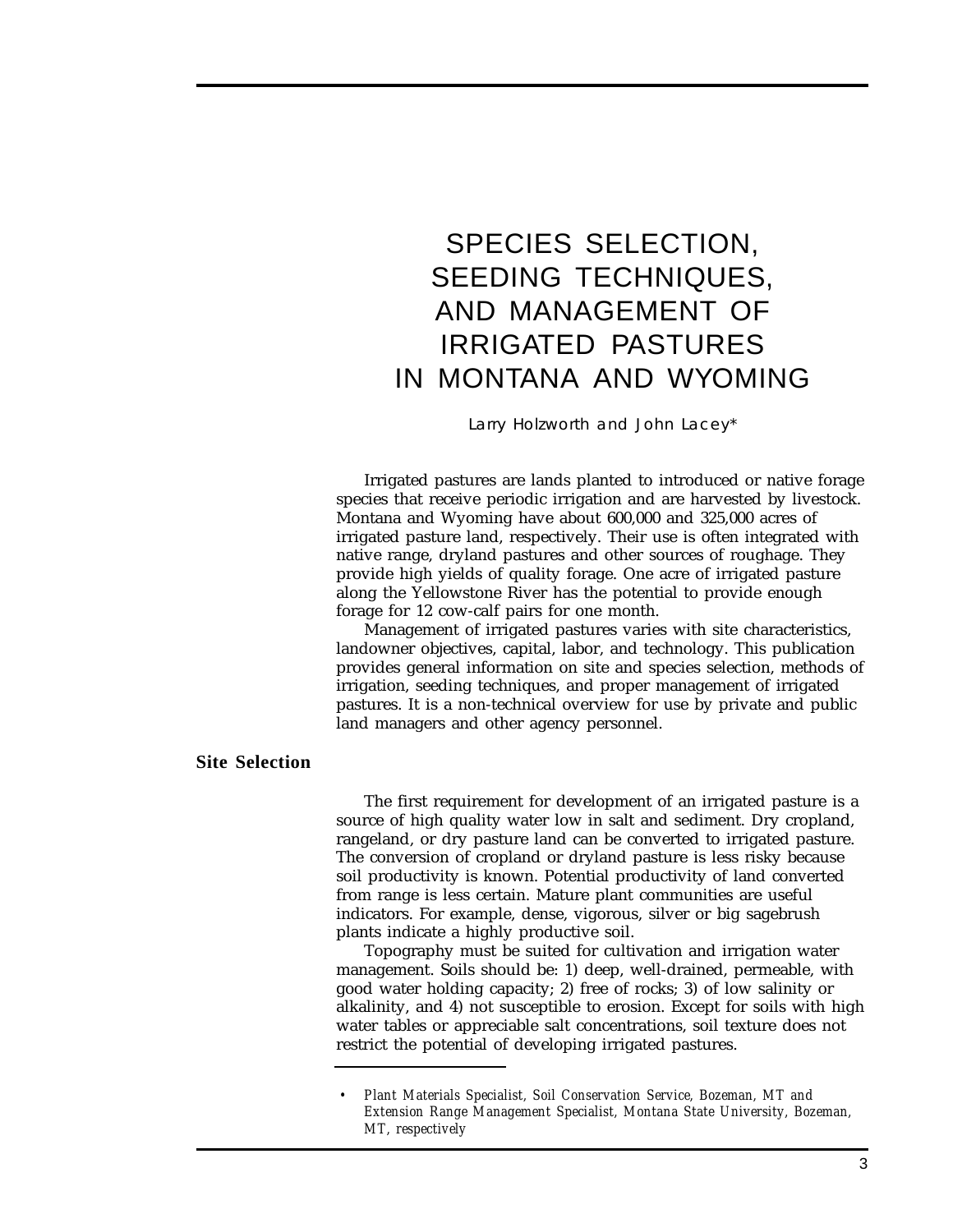#### <span id="page-3-0"></span>**Methods of Irrigation**

Irrigated pastures require about 24 inches of water during the growing season. If the rainfall is 10 inches, an additional 14 inches should be applied according to plant needs, seasonal weather patterns, and the soil's water-holding capacity. Depending on specific site conditions, water can be applied with sprinklers, borders, or water spreaders.

#### **Sprinkler Irrigation**

Sprinkler irrigation is one of the most efficient irrigation methods. However, the cost of developing, installing, and operating the system should be evaluated. Fancy, over-developed irrigation systems are a common feature on many bankrupt ranches in western Montana.

Sprinkler irrigation usually provides a more even distribution of water than other methods. It can be used on rolling topography. It is

> the most efficient way of irrigating coarse, sandy soils. Steep slopes can be irrigated with less erosion hazard.

Center pivot systems require special features for use in intensive grazing programs. Special gates have been designed to allow the wheel lines of the system to roll over the fences. Additional information on sprinkler irrigation systems is available in Extension Cir. 1199, "Choosing Proper Irrigation Methods."

#### **Flood Irrigation**

Flood irrigation entails spreading water over a unit of land. Border dikes, cross-ditches, or water spreading systems are used to control the water. Although a properly-designed flood irrigation system is economical, poorly-designed systems are labor intensive.

In border irrigation, water is applied between low parallel dikes on nearly level land. It is an efficient way of irrigating many pastures. The length and width of a border strip depends on available water supply and the intake rate of the soil.

Waterspreading is a form of flood irrigation accomplished by diverting and spreading runoff from sloping areas over adjacent flood plains (Fig. 1). A system of dams, dikes and ditches is designed to control the diversion and spreading of water.

**Fig. 1 A range water spreading system that collects water from 1060 acres and spreads it over 275 acres**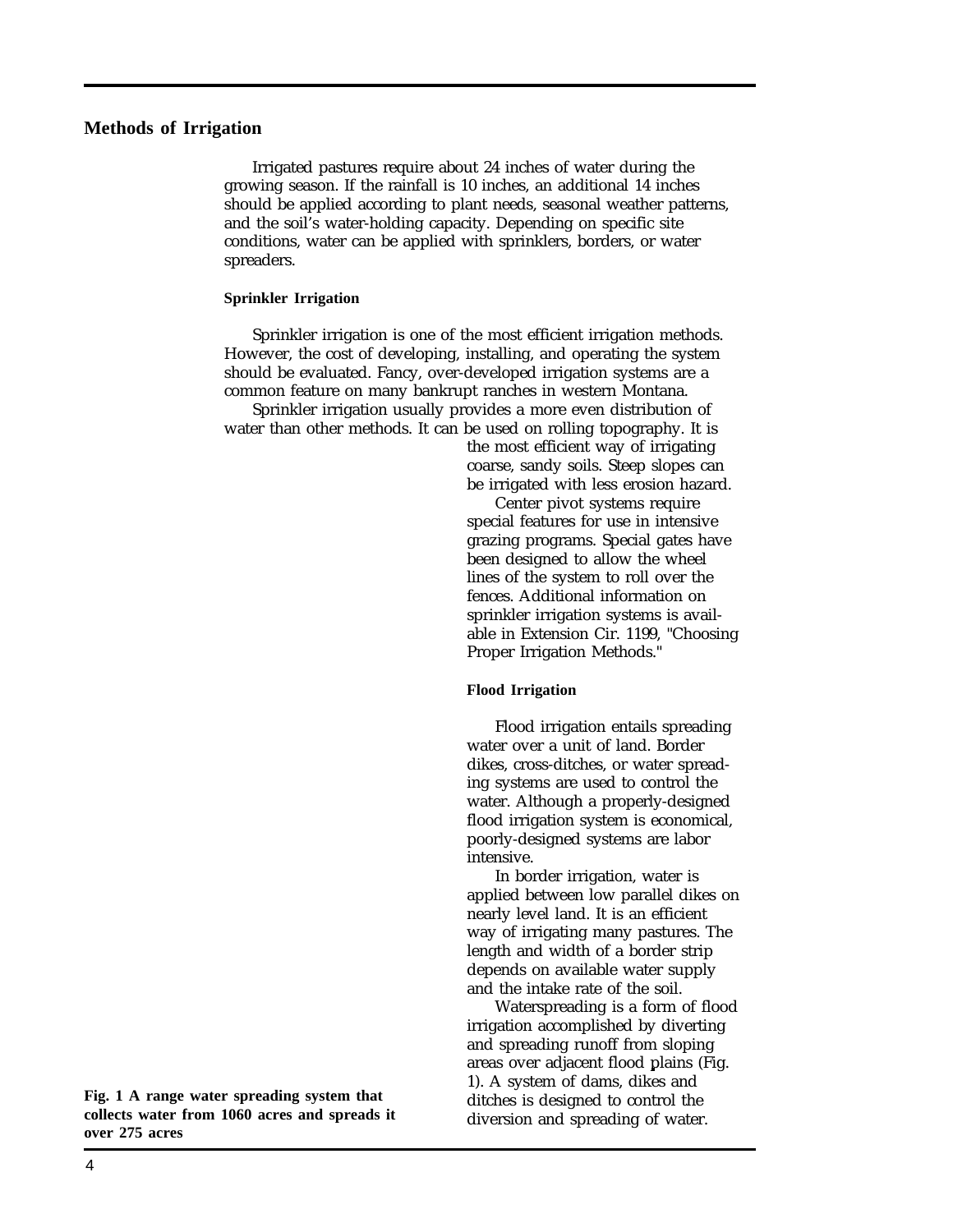<span id="page-4-0"></span>Systems are constructed so that operation is usually automatic whenever sudden, torrential storms occur.

Most waterspreaders are located in the Northern Great Plains, not in the foothills and mountains. Because the availability of water is not reliable from year to year, a water-responsive yet drought tolerant native species such as western wheatgrass is well-suited for waterspreaders. Four- to ten-fold increases in forage production are possible. Forage produced on waterspreaders is usually harvested for hay. Regrowth is frequently grazed in the fall and winter. However, most waterspreaders cannot be managed as "irrigated" pastures due to unpredictability of water supplied by precipitation.

#### **Species Selection for Irrigated Pastures**

The best forage species for irrigated pastures depends upon the landowner's objectives and managerial abilities. The forage species needs to be:

- 1) Adapted to climatic and soil conditions;
- 2) Capable of high forage yields with increasing inputs (i.e. fertilizer, grazing systems, water management);
- 3) Long-lived;
- 4) Palatable to livestock;
- 5) Nutritious; and
- 6) Capable of regrowing after grazing or haying.

Cool season species are recommended for most irrigated pasture seedings in Montana and Wyoming. Most of their growth occurs in late spring and early summer. Although warm season grasses are available for irrigated pastures in other regions, additional research must develop and evaluate new cultivars before their use is widely recommended in Montana or Wyoming. The cool season species and cultivars recommended for seeding irrigated pastures are described in Table 1.

Seeding a single species to establish a monoculture is rarely recommended for irrigated pastures. Simple mixtures are more diverse and stable. Because of differences in rooting, characteristics and phenology, two or more species usually make better use of available nutrients and water than does a monoculture. Thus a mixture will usually be more productive than a monoculture. With uniform soil chemical and physical characteristics, simple mixtures are appropriate.

Simple mixtures of one or two grasses and a legume often produce as much or more high quality forage than does a single species or a complex mixture. Simple mixtures are also easier to manage. With proper grazing, desirable plant composition and a dense ground cover can be maintained while providing satisfactory levels of forage production and livestock gains.

Complex mixtures may be appropriate where water tables, sodic and saline concentrations, and soil characteristics are variable. In this situation, a single species may not be adapted across the entire area. Because the individual components of an area may be too small to seed or fence separately, a more complex mixture should be sown.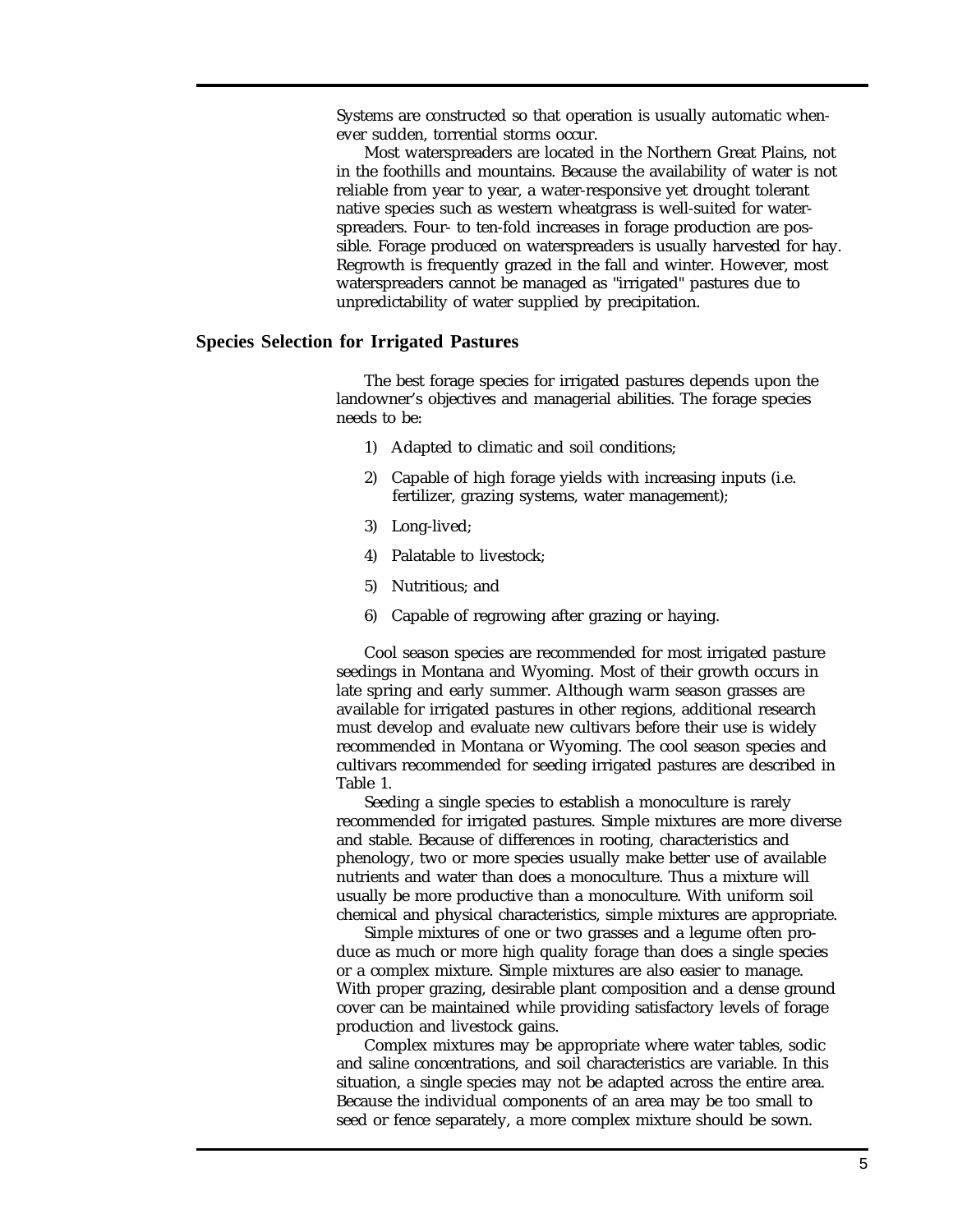<span id="page-5-0"></span>Each cultivar will "sort out" and become established within the area to which it is best adapted. A typical mixture on a saline soil with high water tables may include: 'Shoshone' beardless wildrye, 'Prairieland' Altai wildrye, 'Kenmont' tall fescue, and 'Garrison' creeping foxtail. Seed for this mixture is expensive. To reduce cost, soil analyses should be used to identify areas that are large enough to be seeded with a simple mixture.

Grasses and legumes differ as to season of growth and dormancy. Each species in a mixture should serve an identifiable purpose and be compatible with other species. Grass and legume cultivars in a mixture should have similar palatability when used for either hay or pasture (Table 2). This provides for more uniform pasture grazing, higher quality hay if cut at the proper growth stage and stand longevity.

Combinations of legume and grass species are recommended for most seedings. Alfalfa is a commonly used legume. However, alfalfa is intolerant of high water tables and has a higher bloat hazard. Ladino clover, birdsfoot trefoil, cicer milkvetch, alsike, red and strawberry clovers may be used in areas with high water tables. Characteristics that influence a specie's usefulness in irrigated pastures are summarized in Tables 1 and 2.

Alternate row or cross-seeding grasses, separate from the legumes, is a way in which the desired mixture can be established. The practice also extends the life of the seeding. Maintaining a desired legumegrass mixture on pasture land is often difficult because the legume declines due to winterkill, preferential grazing pressure or fertilizer practices.

Bloat is a potential problem with most legumes. Risk of livestock loss is reduced if legumes make up less than 40 percent of the stand and if an anti-bloating compound such as proloxene is fed. No case of bloat has been documented from birdsfoot trefoil, cicer milkvetch or sainfoin. However, these species are not as productive as alfalfa, are harder to establish, and in the case of sainfoin, short-lived.

Root proliferating alfalfa cultivars, such as Spredor-II, are better choices for irrigated pastures than are the tap rooted alfalfas such as Ladak. They resist grazing pressure, cause less bloat, and persist longer under grazing than do the crown or hay types.

'Regar' meadow bromegrass, 'Remont' sainfoin, and birdsfoot trefoil is an excellent mix for many irrigated pastures. The Regar and Remont dominate the initial stand and provide forage for either haying or grazing. Although the birdsfoot trefoil is slower to establish, over time it replaces the sainfoin.

#### **Seedbed Preparation**

Success in establishing an irrigated pasture requires careful planning and timely preparation. Unlike the cereal grains, grass seeds are small and germinate slowly. They should be seeded from 1/4 to 1/2 inch deep for optimal seed-soil contact. Seedbeds should be level, firm and moist. The seedbed should be firm enough that a person's footprint does not go deeper than a quarter of an inch. All weeds need to be controlled to reduce competition and enhance grass establishment.

Many different tillage methods and kinds of equipment can be used to prepare a seedbed. Each producer has a unique set of machin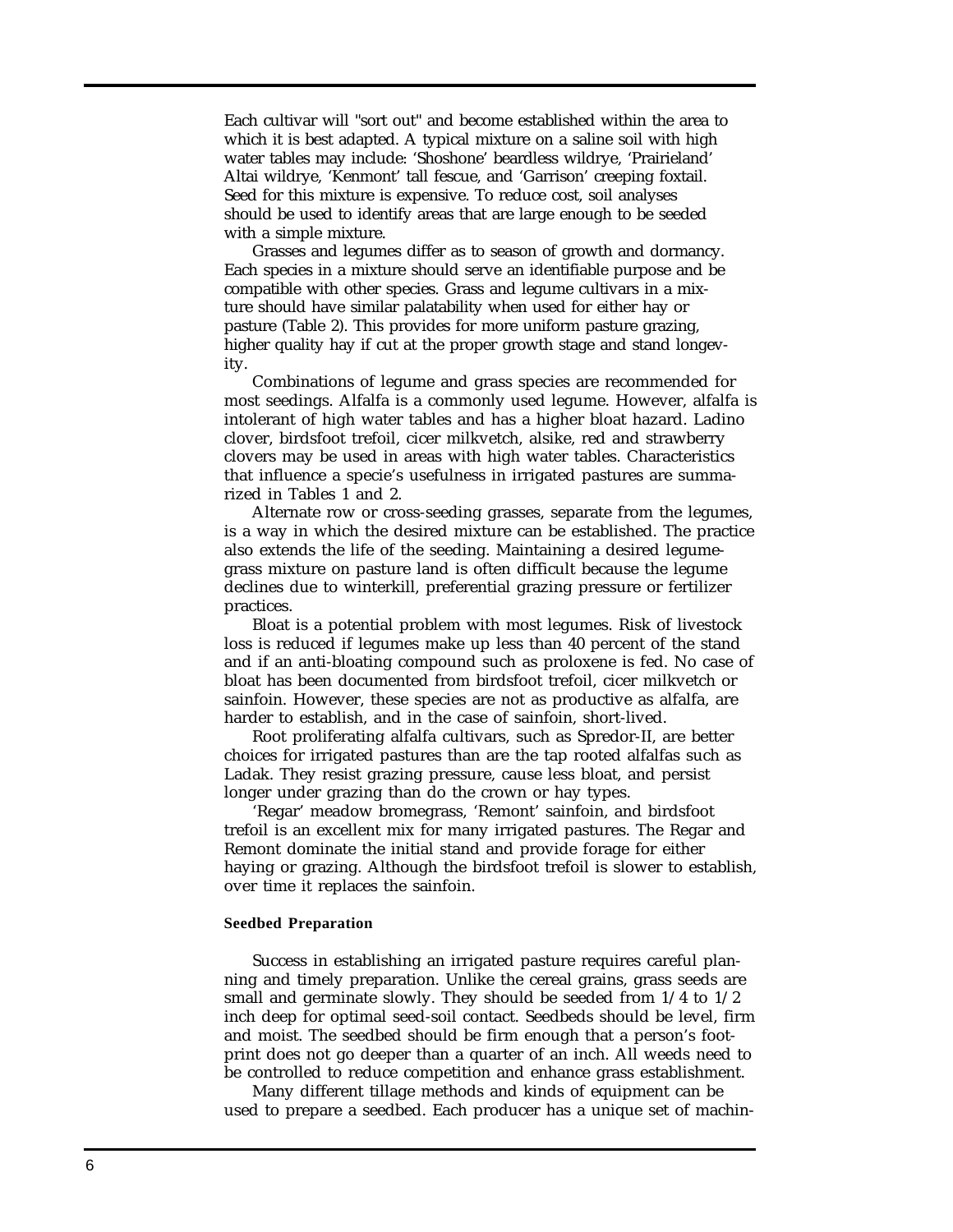ery. If the available machinery and equipment cannot prepare a suitable seedbed, the job should be contracted to an individual with equipment and experience in establishing grass stands.

Two types of seedbeds are recommended for seeding irrigated pasture—conventional (or clean till) and standing stubble. The conventional seedbed can be prepared with a tool bar using sweeps or chisels, a moldboard plow, or other types of equipment. A long term supply of phosphorus should be applied prior to chiseling or plowing. After smoothing and firming, seed is planted directly into the seedbed using a disk or furrow drill.

Seed can also be interseeded directly into most cereal grain stubble on coarse to medium textured soils. Cereal grain stubble provides a firm seedbed and a favorable micro-climate for grass seedling establishment. However, competition from volunteer grain, cheatgrass, and other weeds makes it difficult to establish a dormant seeding in winter wheat stubble. Furthermore, straw should be removed from the field or shredded and uniformly distributed. This improves the seed-soil contact and reduces chaff toxicity. Double disc drills or deep furrow drills with acra-plant openers are usually used for stubble plantings.

Competing vegetation must be removed before range or pasture land is converted to irrigated pasture. It is often advisable to grow cereal grain crops for a year or two. The tillage and time will allow the high organic matter content, i.e. root and shoot masses, to decompose into mineral soil. High-organic-matter soils make poor seedbeds because they are difficult to firm. They also dry rapidly and the seed soil contact for seed germination is inadequate. Crop rotation is especially important on old pasture land because it breaks disease and insect cycles.

Many landowners want "instant" results and try to interseed improved species into an existing plant community. However, numerous studies have shown that interseeding into mixed plant communities is not to be recommended. There is too much competition for water and nutrients from existing vegetation, and sometimes there may be allelopathic toxicity from living or dying and decaying vegetation. Therefore, interseeding is not recommended unless the existing vegetation is of a single species and can be destroyed with labeled herbicides prior to interseeding.

'Garrison' creeping foxtail is an exception to the above rule. It can be established in an existing stand of other species. Garrison is very opportunistic and aggressive on wet sites. It has established itself in wet meadows dominated by wiregrass and sedges. Garrison's establishment increases the forage value and productivity of these wet sites.

Establishing Garrison in wet sites that cannot be farmed is possible by feeding Garrison hay on the site or broadcasting seed over the area. Livestock hoof action will plant the seed and with proper irrigation and fertilizer, Garrison can establish and eventually crowd out the less-desirable forage species. Although the process may require five to ten years, it is often the cheapest way to establish Garrison.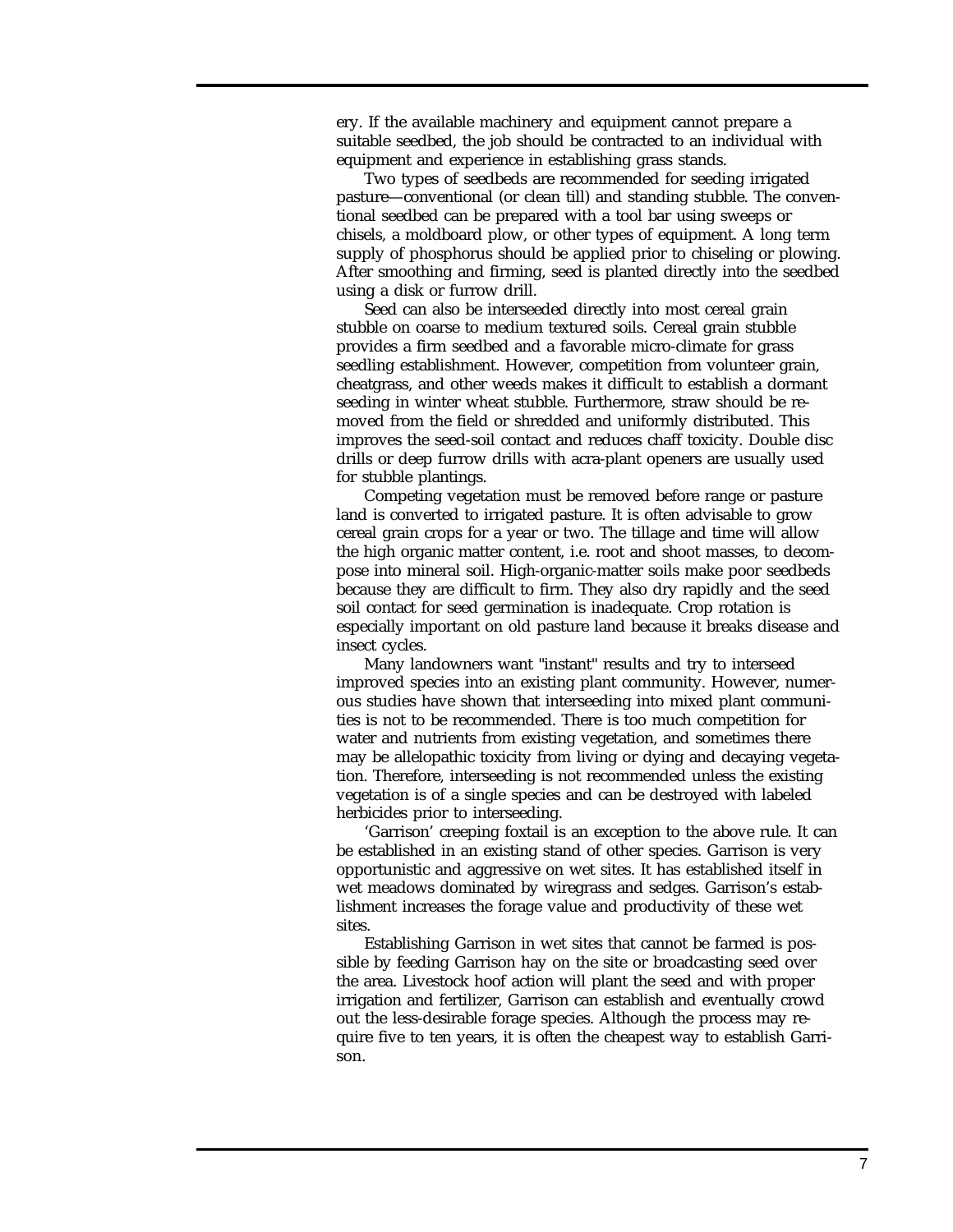#### <span id="page-7-0"></span>**Fertilizer**

Nitrogen fertilizer should not be applied before the stand is seeded nor during the first growing season. It generally benefits annual grasses and weeds at the expense of more slowly establishing perennial forage species.

Adequate amounts of phosphorus, potassium and sulfur are needed to enhance root growth. Thus, materials should be applied during seedbed preparation at rates determined by soil analyses.

#### **Planting**

A grass/grain drill equipped with an agitator, double disc openers, depth bands and packer wheels is the ideal grass drill. This type of equipment will allow positive seed placement at the proper depth, with good seed-soil contact for moisture retention. However, with a properly prepared seedbed, many shortcomings of a drill can be overcome. For example, a good firm seedbed will allow a drill without depth bands to place the seed properly if the spring tension on the openers is relieved. If the drill is not equipped with packer wheels, the field can be rolled or cultipacked following seeding. Drills equipped with shoe openers can be modified by fastening delivery tubes behind the openers so that the seed falls in the furrows and is properly firmed with the packer wheel.

Companion crops (usually cereal grains) compete for water, light and nutrients. They reduce seedling vigor and growth, and delay, suppress, and shorten the productive life of the stand. Although companion crops are not recommended, they are less damaging when seeded at light rates and harvested for hay. To minimize the economic cost of deferring grazing until the new stand is established, the grass should be seeded in late summer, immediately following the grain harvest. This strategy does require a reliable source of irrigation water to insure adequate establishment.

#### **Irrigation**

Sprinkler or flood methods of irrigation are suitable for forage establishment. Light sprinkler irrigations are best because the surface soil can be kept moist until seedlings have emerged. The crust of most soils can be broken by a roller, rotary hoe, or by sprinkler or corrugate irrigation.

#### **Weed Control**

Early removal of weeds eliminates competition and allows establishment of a vigorous forage stand. Weeds can be controlled using labeled herbicides or by mowing prior to seed set.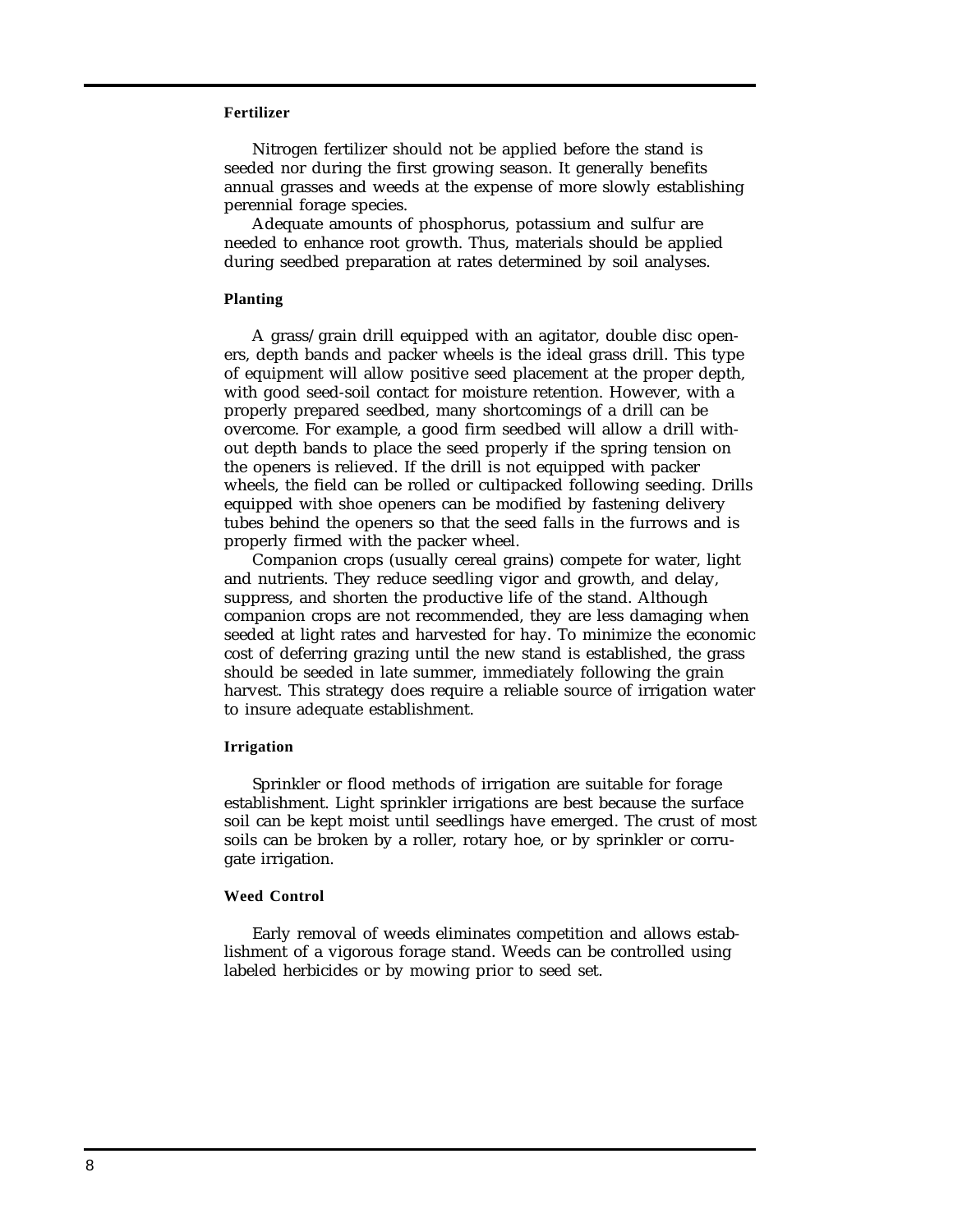#### <span id="page-8-0"></span>**Table 1. Adaptation characteristics of forage species and cultivars recommended for irrigated pastures in Montana and Wyoming. <sup>1</sup>**

| Common and<br><b>Scientific Name</b>      | Cultivar    | <b>Release</b><br>Origin | <b>Unique</b><br><b>Characteristics</b>                                                                                                 |
|-------------------------------------------|-------------|--------------------------|-----------------------------------------------------------------------------------------------------------------------------------------|
| <b>INTRODUCED GRASSES</b>                 |             |                          |                                                                                                                                         |
| Beardless wildrye<br>Leymus triticoides   |             |                          | Rhizomatous species responding to high<br>fertility levels; slow to establish; very<br>palatable forage.                                |
|                                           | Shoshone    | 1980-MT &<br>WY          | Most wet-saline-alkaline tolerant species<br>tested; seed dormancy requires late fall<br>planting or scarification for spring planting. |
| Meadow bromegrass<br>Bromus biebersteinii |             |                          | Slightly rhizomatous; compatible with legume<br>component.                                                                              |
|                                           | Regar       | 1966-I                   | Rapid seed germination; lax basal leaves;<br>good regrowth; excellent hay or pasture.                                                   |
| Smooth bromegrass<br>Bromus inermis       |             |                          | Strong sod formers; southern types—good<br>erosion control; northern types-leafy, good<br>in legume/grass mixtures.                     |
|                                           | Manchar     | 1943-WA                  | Intermediate between weakly spreading north-<br>ern types and aggressive sod-forming types;<br>good pasture type.                       |
|                                           | Lincoln     | 1942-NB                  | Aggressive sod-forming type (southern type);<br>good seedling vigor and easy to establish.                                              |
| Altai wildrye<br>Leymus angustus          |             |                          | Slightly rhizomatous; seedlings slow to<br>establish.                                                                                   |
|                                           | Prairieland | 1976-<br>Canada          | Saline tolerance less than tall wheatgrass;<br>deep rooted, retains good nutrition into<br>fall and winter; Canadian release.           |
| Tall wheatgrass<br>Thinopyrum ponticum    |             |                          | Bunchgrass; saline/sodic tolerant; requires<br>high level of management for production.                                                 |
|                                           | Jose        | 1965-NM                  | Leafy; medium tall; less coarse and more<br>palatable than other tall wheatgrasses.                                                     |
|                                           | Alkar       | 1951-ID &<br>WA          | Good seedling vigor; tall; late maturing<br>stemmy type.                                                                                |
|                                           | Largo       | 1937-NM                  | Large coarse, and deeply rooted; late<br>maturing.                                                                                      |
| Orchardgrass<br>Dactylis glomerata        |             |                          | Upright tillering bunchgrass; very palatable.<br>Cultivar selection should be based<br>on maturity and environment.                     |
|                                           | Latar       | 1957-WA &<br>ID          | Late maturing; leafy; hay type-maturity cor-<br>responds with alfalfa.                                                                  |
|                                           | Chinook     | 1959-<br>Canada          | Early maturing, most winter hardy orchard-<br>grass; vigorous spring growth, good fall<br>dormancy.                                     |
|                                           | Napier      | 1964-IA                  | Early maturing; good winter hardiness; rust<br>resistant.                                                                               |

#### **FORAGE CULTIVAR ADAPTATION CHARACTERISTICS**

1 Irrigated or nonirrigated with >18 inches of annual precipitation, subirrigated, overflow or run-in moisture. Under these conditions, Timothy, Intermediate and pubescent wheatgrass and similar species are not usually recommended.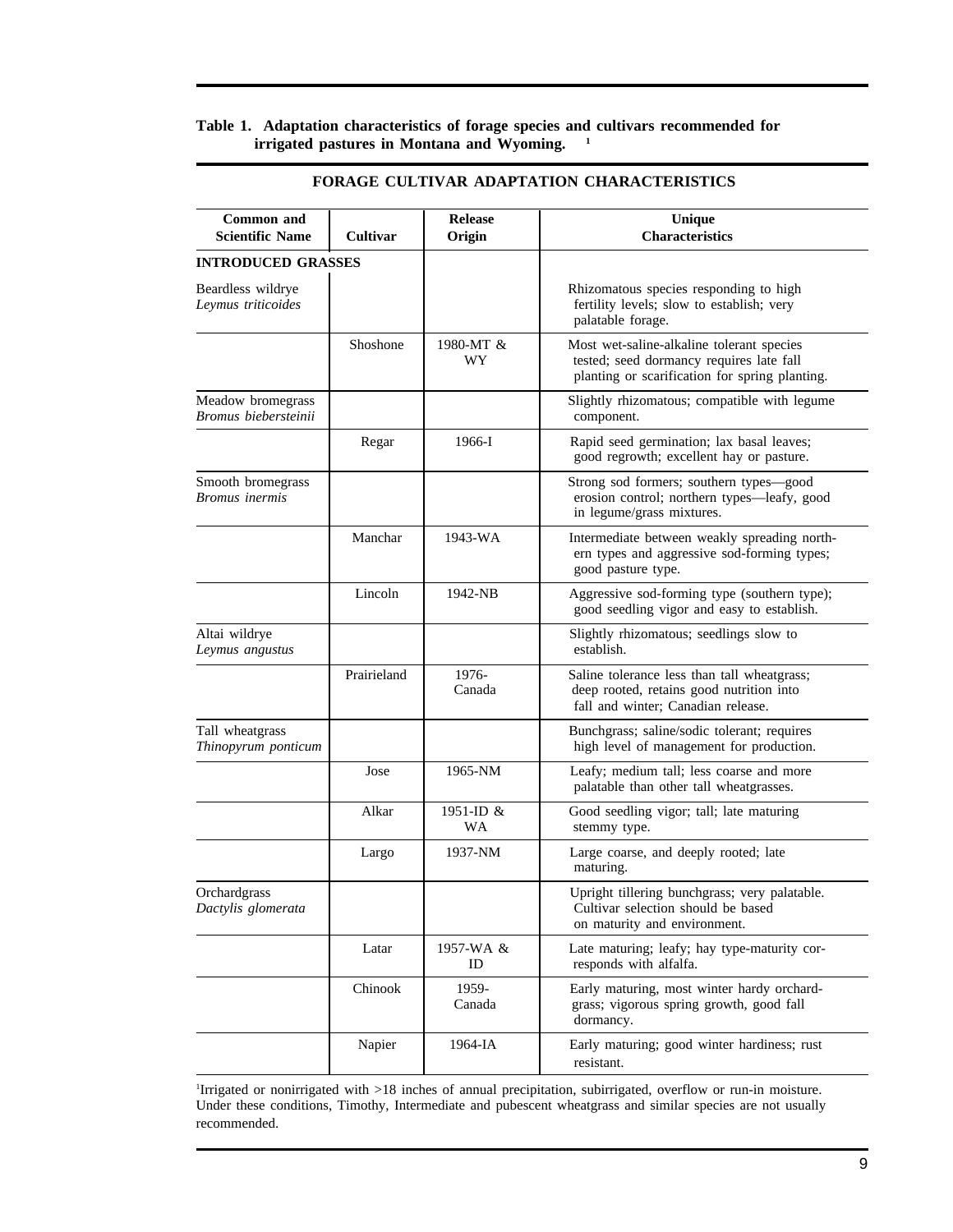| Common and<br>Release<br><b>Scientific Name</b><br>Cultivar<br>Origin |             |                    | Unique<br>Characteristics                                                                                                           |
|-----------------------------------------------------------------------|-------------|--------------------|-------------------------------------------------------------------------------------------------------------------------------------|
| <b>INTRODUCED GRASSES</b> (continued)                                 |             |                    |                                                                                                                                     |
|                                                                       | Potomac     | 1954-East<br>coast | Early maturing; recommended for pasture;<br>good regrowth.                                                                          |
|                                                                       | Kay         | 1980-<br>Canada    | Late maturing; grows rapidly in cold, wet<br>conditions; less resistant to hot, dry<br>weather; winter hardiness similar to Chinook |
|                                                                       | Pennlate    | 1957-PA            | Late maturing; recommended for pasture and<br>hay; maturity corresponds with alfalfa.                                               |
|                                                                       | Comet       | Northrup<br>King   | Early maturing; good winter hardiness;<br>resistant to rust.                                                                        |
| Tall fescue<br>Festuca arundinacea                                    |             |                    | Adapted to wet heavy soils; should be grazed<br>close for animal acceptance and food value.                                         |
|                                                                       | Alta        | $1940$ -OR         | Hardy; remains green during summer; good<br>forage yield.                                                                           |
|                                                                       | Fawn        | 1964-OR            | Mid-season production superior to other cul-<br>tivars tested in Montana; good spring vigor.                                        |
|                                                                       | Kenmont     | 1963-MT            | Mid-season production superior to other cul-<br>tivars tested in Montana.                                                           |
| Creeping foxtail<br>Alopecurus arundinaceus                           |             |                    | Strongly rhizomatous; well adapted to wet-<br>land pastures; fluffy seed difficult to plant.                                        |
|                                                                       | Garrison    | 1959-ND            | Produces good yields of high quality forage<br>on wet sites; high N user.                                                           |
|                                                                       | Retain      | 1979-SD            | Less seed shattering in seed production.                                                                                            |
| Kentucky bluegrass<br>Poa pratensis                                   |             |                    | Best adapted to well drained soils;<br>tolerates a low management level.                                                            |
|                                                                       | Troy        | 1955-MT            | Vigorous pasture strain; early maturing;<br>tall erect open-sod strain.                                                             |
| <b>INTRODUCED LEGUMES</b>                                             |             |                    |                                                                                                                                     |
| Alfalfa<br>Medicago sativa                                            |             |                    | Excellent legume; root proliferating or<br>creeping types maintain stands longer and<br>are more grazing tolerant than crown types. |
|                                                                       | Ladak-65    | $\rm{MT}$          | Crown type; very good cold tolerance; slow<br>cutting recovery; very winter hardy.                                                  |
|                                                                       | Iroquois    | NY.                | Crown type; good cold tolerance; medium<br>cutting recovery; winter hardy.                                                          |
|                                                                       | Spredor 2   | 1982-US            | Root proliferating; good vigor; rapid<br>recovery; very winter hardy.                                                               |
|                                                                       | Rambler     | 1955-<br>Canada    | Creeping root; slow cutting recovery; excel-<br>lent winter hardiness.                                                              |
|                                                                       | Roamer      | 1966-<br>Canada    | Creeping root; slow cutting recovery; excel-<br>lent winter hardiness.                                                              |
|                                                                       | Rangelander | Canada             | Creeping root; slow cutting recovery; excel-<br>lent winter hardiness.                                                              |
|                                                                       | Drylander   | 1971-<br>Canada    | Creeping root; slow cutting recovery; more<br>winter hardy than Roamer or Rambler.                                                  |
|                                                                       | Travois     | <b>SD</b>          | Root proliferating; rapid recovery; same<br>winter hardiness as Rambler.                                                            |

#### **Table 1. (continued)**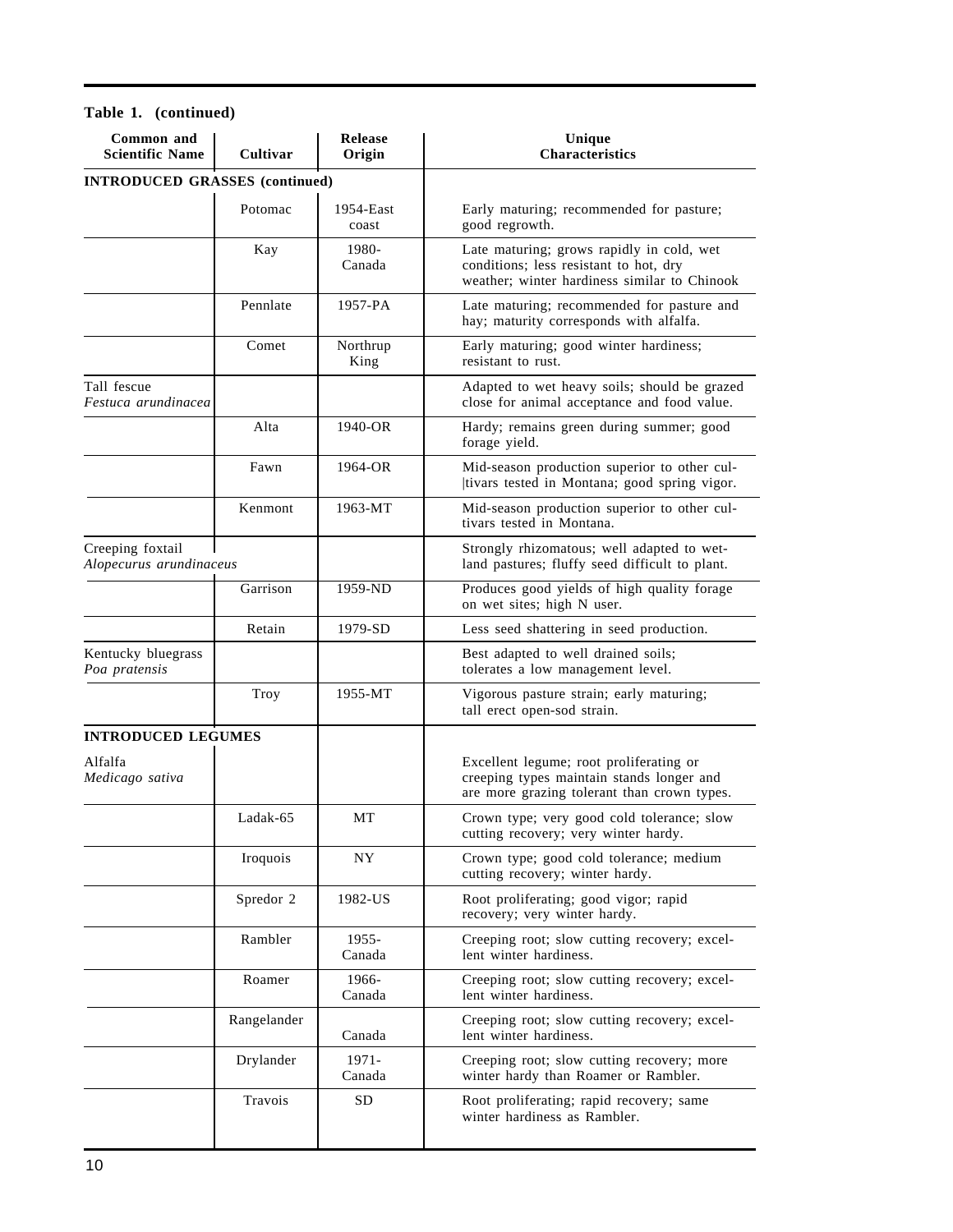| $1$ avit $1.$ (continued)<br>Common and<br><b>Scientific Name</b>           | Cultivar  | <b>Release</b><br>Origin | Unique<br><b>Characteristics</b>                                                                                               |
|-----------------------------------------------------------------------------|-----------|--------------------------|--------------------------------------------------------------------------------------------------------------------------------|
| <b>INTRODUCED LEGUMES (continued)</b><br>Sainfoin<br>Onobrychis viciaefolia |           |                          | Shortlived, very palatable, non-bloat.                                                                                         |
|                                                                             | Remont    | МT                       | Released from MSU for regrowth following<br>harvest; susceptible to crown rot.                                                 |
| Birdsfoot trefoil<br>Lotus corniculatus                                     |           |                          | Non-bloat legume; slow to establish; nutritive<br>value better than alfalfa; reseeds itself.                                   |
|                                                                             | Tretana   | MT                       | MSU release; winter survival equals Leo;<br>slow spring/rapid mid-season growth.                                               |
|                                                                             | Empire    | NY                       | Leafy, late maturing semi-erect; long lived;<br>hay or pasture type.                                                           |
|                                                                             | Leo       | Canada                   | Winter survival better than Empire; vigorous<br>early spring growth.                                                           |
|                                                                             | Dawn      | МI                       | Comparable to Empire; has greater resistance<br>to root rots, leaf and stem diseases.                                          |
| Cicer Milkvetch<br>Astragalus cicer                                         |           |                          | More frost and moisture tolerant than<br>alfalfa; non-bloat; cutting recovery slow.                                            |
|                                                                             | Lutana    | 1970-MT                  | Rhizomatous, decumbent; requires low fertil-<br>ity; forage yield slightly less than alfalfa                                   |
|                                                                             | Monarch   | 1980-CO                  | Improved seedling vigor and better stand<br>establishment than Lutana.                                                         |
| Clovers<br>Trifolium sp.                                                    |           |                          | An alternative legume for situations where<br>alfalfa is unsuited. Some are bloat-prone.                                       |
| Alsike<br>Trifolium hybridum                                                |           |                          | Adapted to wetland areas; compatible with<br>Garrison creeping foxtail in mixtures, more<br>productive than strawberry clover. |
| Red Clovers<br>Trifolium pratense                                           |           |                          |                                                                                                                                |
| Medium Red Clover                                                           |           |                          | Two-cut type; second cut matures about the<br>same as alfalfa; use where irrigation is<br>full season.                         |
|                                                                             | Dollard   |                          | Resistant to northern anthracnose.                                                                                             |
|                                                                             | Kenland   |                          | Resistant to southern anthracnose; yields<br>better in first year compared to Dollard and<br>Lakeland.                         |
|                                                                             | Lakeland  |                          | Highly resistant to northern anthracnose<br>and powdery mildew.                                                                |
| Mammoth Red Clover                                                          |           |                          | Single-cut type; makes little regrowth<br>following harvest; use where irrigation is<br>limited; later maturing than medium.   |
|                                                                             | Atlaswede |                          | Use in short-term hay-pasture programs; only<br>cultivar recommended in Montana based on<br>MSU  trials.                       |
| Strawberry Clover<br>Trifolium fragiferum                                   |           |                          | Good for high moisture sites; tolerates<br>moderate salinity; prefers deep heavy soils,<br>grazing type.                       |
| White Clovers<br>trifolium repens                                           |           |                          |                                                                                                                                |
| Small leaved                                                                |           |                          | Short stolon; prostrate; adapted to grazing.                                                                                   |

#### **Table 1. (continued)**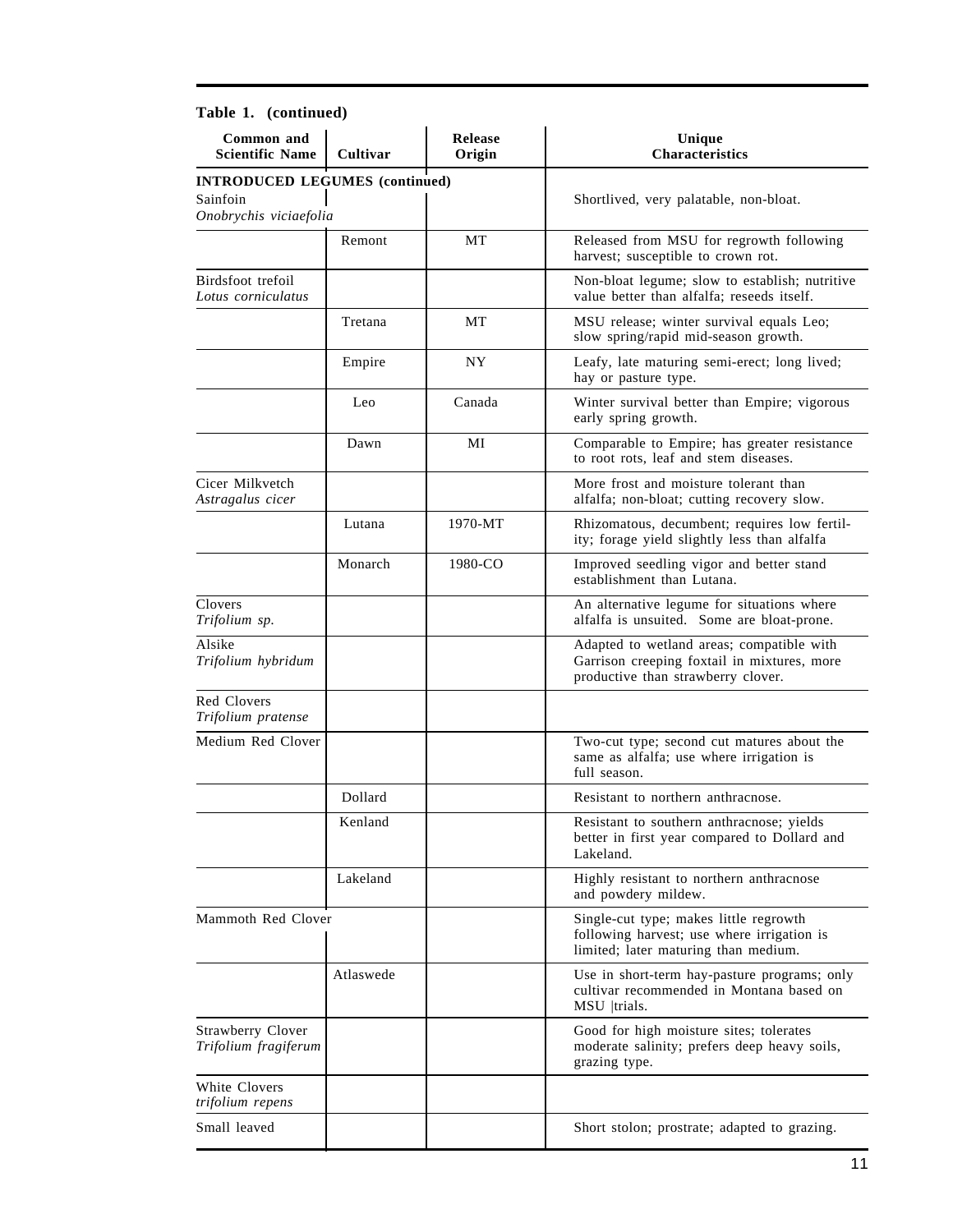| Common and<br><b>Scientific Name</b>     | Cultivar | Release<br>Origin | Unique<br><b>Characteristics</b>                                                                                         |
|------------------------------------------|----------|-------------------|--------------------------------------------------------------------------------------------------------------------------|
| <b>INTRODUCED LEGUMES (continued)</b>    |          |                   |                                                                                                                          |
| Medium leaved                            |          |                   | Intermediate between small and large leaved<br>types.                                                                    |
| Ladino                                   |          |                   | Large leaved type: tall with long stolons;<br>used for hay.                                                              |
| <b>NATIVE GRASSES</b>                    |          |                   |                                                                                                                          |
| Reed canarygrass<br>Phalaris arundinacea |          |                   | Adapted to poorly drained soils subject to<br>flooding; alkaloids may limit animal gains.                                |
|                                          | Ioreed   | 1946-IA           | Hardy, vigorous moderately productive with<br>good leaf disease resistance.                                              |
|                                          | Frontier | 1959-<br>Canada   | Tall, leafy and late in maturity; adapted to<br>high fertility soils with adequate moisture.                             |
|                                          | Palaton  | $1983 - IA$       | Low alkaloid content for grazing; more<br>palatable than Frontier or Ioreed.                                             |
|                                          | Venture  | $1983 - IA$       | Low alkaloid content for grazing; more<br>palatable than Frontier or Ioreed.                                             |
| Western wheatgrass<br>Pascopyron smithii |          |                   | Sod former; moderately saline tolerant;<br>cured foliage retains good nutrition.                                         |
|                                          | Rosana   | 1972-MT &<br>WY   | Originates in Rosebud County, Montana;<br>selected for seedling vigor and ease of<br>establishment.                      |
|                                          | Rodan    | 1983-ND           | Vigorous, leafy type adapted to same areas<br>as Rosana; similar in forage yield to<br>Rosana.                           |
|                                          | Arriba   | 1973-CO &<br>NM   | Originates in southern Colorado; released<br>for dryland hay, grazing and conservation;<br>adapted to southeast Montana. |
|                                          | Barton   | 1970-KS           | Intermediate between northern and southern<br>types; strongly rhizomatous leafy erosion<br>control type.                 |

#### **Table 1. (continued)**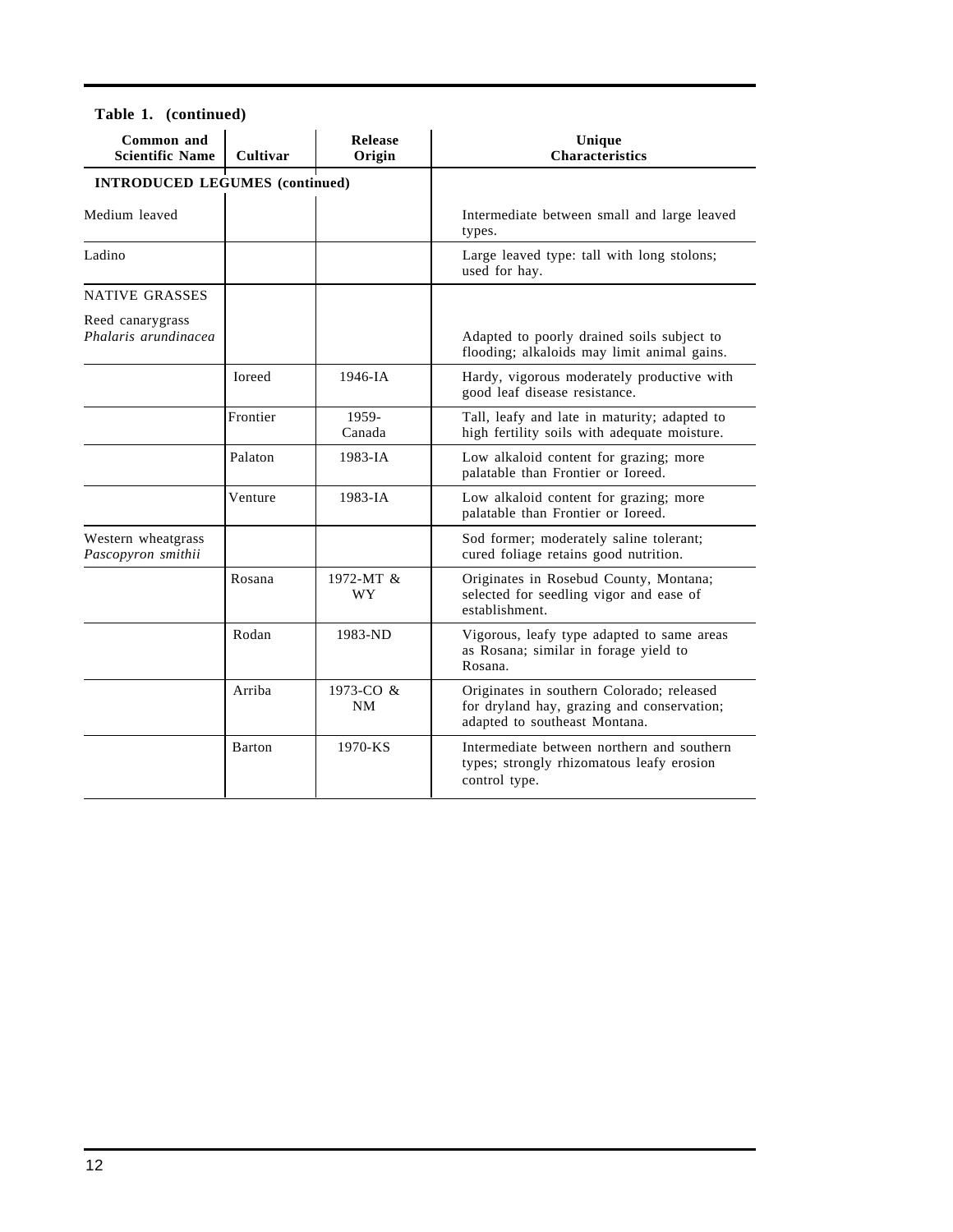table 2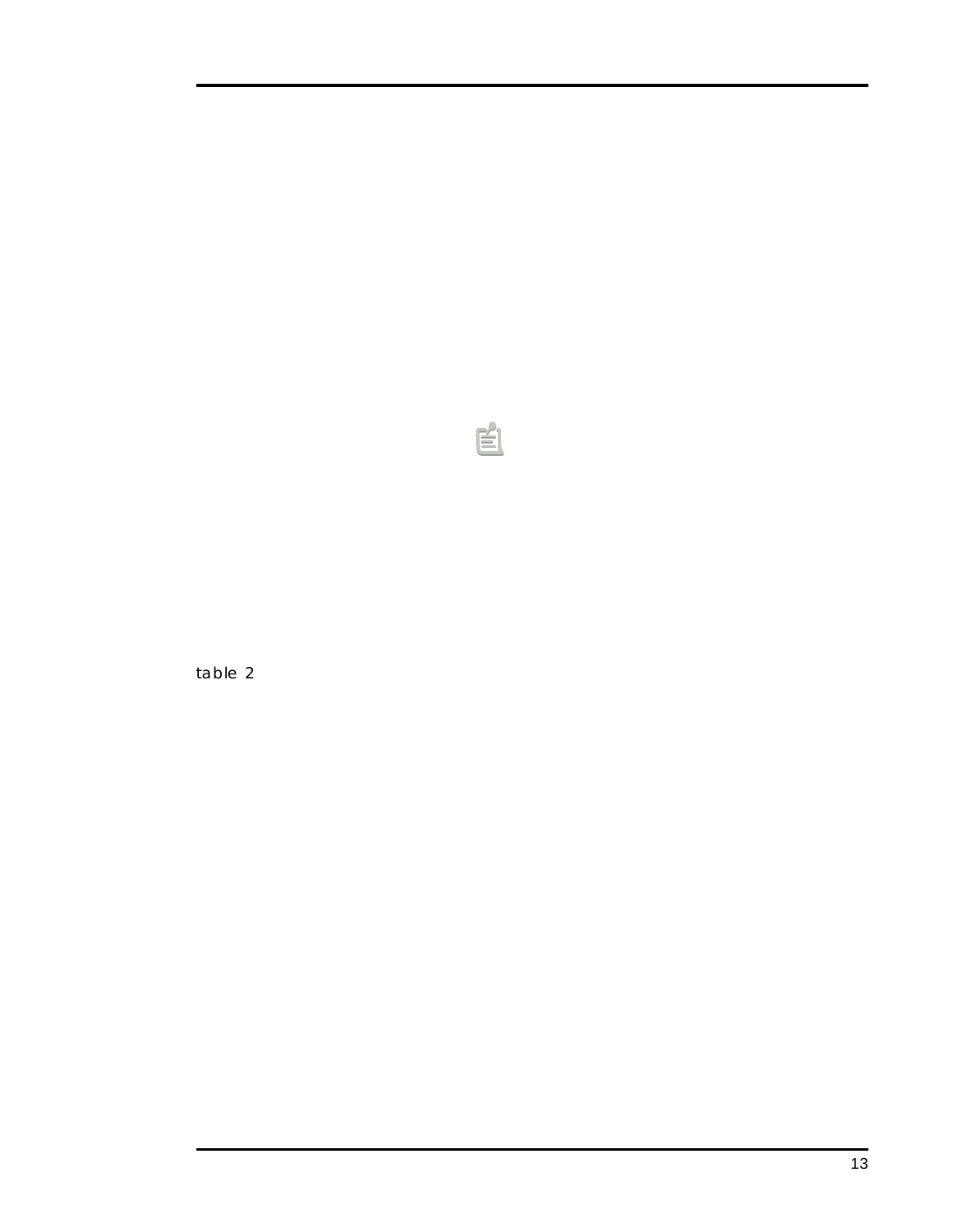#### <span id="page-13-0"></span>**Management of Irrigated Pastures**

Highly productive irrigated pastures are similar in many respects to other crops. They require fertile soil and proper management. Some landowners use irrigated pastures to maximize production of lamb or beef — they evaluate it as an alternative to other economic crops. Others use irrigated pasture to complement dry land forages. Better reproductive performance and higher weaning weights are possible.

Many irrigated meadows occurring along streams in small mountain valleys and in large, seasonally-flooded lowlands along rivers annually produce about 2,000 pounds of low-quality forage per acre. Low productivity is due to: 1) low soil fertility, 2) excessive flooding in the spring and drought in the summer, 3) a short, cool growing season, 4) species that have low productive potential, and 5) poor grazing management. Poor grazing management is usually the factor limiting productivity. Proper grazing management is the key to maintaining productivity.

**Fig. 2. Example of a 10-pasture rotation system for irrigated pasture with suggested grazing, resting, and irrigation dates for each pasture. Length of rest and grazing periods should vary during the growth season. The rotational scheme should be repeated throughout the grazing season.1**

1 More pastures require an earlier turnout, or the pastures grazed near the end of the rotation will be maturing, thus reducing regrowth and nutrition.

**SYMBOLS** 

 $R =$  Rest

 $IR = Irrigate$ 

G = Graze

#### **Days 19-20**

#### $P1$  P2 P3 P4 P5  $R | R | R | IR$  $P6 | P7 | P8 | P9 | P10$

| Days 17-18 |
|------------|
|            |

R R R IR G

| P1 | P <sub>2</sub> | P <sub>3</sub> | P <sub>4</sub> | P5   |
|----|----------------|----------------|----------------|------|
| R  | R              | IR             | R              | R    |
| P6 | P7             | P <sub>8</sub> | P <sub>9</sub> | IP10 |
| R  | R              | IR             | G              | R    |

#### **Days 15-16**

| P1 | P <sub>2</sub> | P <sub>3</sub> | P <sub>4</sub> | P <sub>5</sub> |
|----|----------------|----------------|----------------|----------------|
| R  | IR             | R              | R              | R              |
| P6 | P7             | P8             | P <sub>9</sub> | IP10           |
| R  | IR             | G.             | R              | R              |

#### **Days 13-14**

| P1 | P2 | P <sub>3</sub> | P <sub>4</sub> | Р5  |
|----|----|----------------|----------------|-----|
| IR | R  | R              | R              | R   |
| P6 | P7 | P <sub>8</sub> | P <sub>9</sub> | P10 |
| IR | G  | R              | R              | R   |

| P1             |           | P2 P3 P4  |    | P <sub>5</sub> |
|----------------|-----------|-----------|----|----------------|
| G              | R.        | R         | R. | IR             |
| P <sub>6</sub> | <b>P7</b> | P8 P9 P10 |    |                |

**Days 1-2**

 $R | R | R | R | R$ 

P1-P10 = Pastures

| <b>DAVS</b> |  |
|-------------|--|
|             |  |

| P1 | P <sub>2</sub> | P <sub>3</sub> | P <sub>4</sub> | P <sub>5</sub> |
|----|----------------|----------------|----------------|----------------|
| IR | G              | R              | R              | R              |
| P6 | P7             | P <sub>8</sub> | R              | P9 P10         |
| IR | R              | R              |                | R              |

| Days 5-6 |    |                |                |     |  |
|----------|----|----------------|----------------|-----|--|
| P1       | P2 | P <sub>3</sub> | P <sub>4</sub> | P5  |  |
| R        | IR | G              | R              | R   |  |
| P6       | P7 | P <sub>8</sub> | P <sub>9</sub> | P10 |  |
| R        | ιR | R              | R              | R   |  |

| Dav |  |
|-----|--|
|-----|--|

| P1 | P <sub>2</sub> | P <sub>3</sub> | P <sub>4</sub> | P <sub>5</sub> |
|----|----------------|----------------|----------------|----------------|
| R  | R              | IR             | G              | R              |
| P6 | P7             | P8             | P <sub>9</sub> | P10            |
| R  | R              | IR             | R              | R              |

#### **Days 9-10**

| P              | P <sub>2</sub> | P <sub>3</sub> | P <sub>4</sub> | Р5  |
|----------------|----------------|----------------|----------------|-----|
| R              | R              | R              | IR             | G.  |
| P <sub>6</sub> | P7             | P <sub>8</sub> | P <sub>9</sub> | P10 |
| R              | R              | R              | ΙR             | R   |

*1 More pastures require an earlier turnout, or the pastures grazed near the end of the rotation will be maturing, thus reducing regrowth and nutrition.*

P1 P2 P3 P4 P5  $R | R | R | R$ P6 | P7 | P8 | P9 | P10  $G | R | R | R | R$ 

**Days 11-12**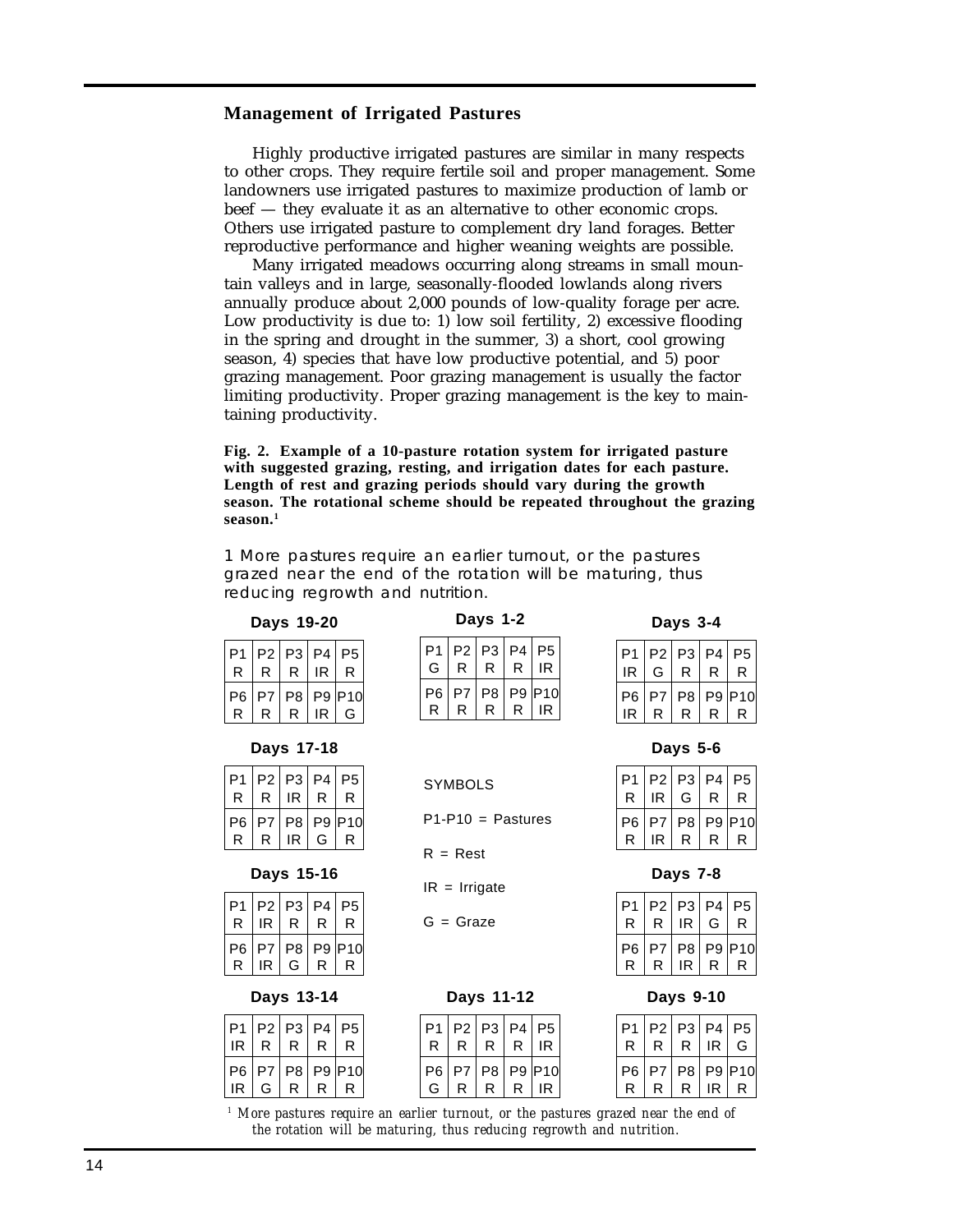<span id="page-14-0"></span>A grazing management system defines recurring periods of grazing and rest for two or more pastures. When used correctly, grazing systems are relatively inexpensive, efficient tools for plant management. To be successful, a grazing system must be specifically tailored to match the physical and vegetation characteristics of the land as well as the financial condition and managerial ability of the operator.

Livestock should be moved from pasture to pasture based on plant growth in a rotation grazing system. Rotation grazing is more productive than season-long grazing where animals are grazed on a single pasture for an entire grazing season.

Productivity of irrigated pasture increases with the level of grazing management. A rotation system among four or five pastures does not allow maximum forage production. Additional pastures allow more animals to graze smaller areas for shorter periods of time. This shortens the actual grazing period and lengthens the rest time between grazing events. Livestock distribution is improved and plant use is more uniform. For example, the ten-pasture rotation system shown in Figure 2 might prove satisfactory. It would allow livestock to be rotated to fresh pasture every two to three days. Plants would have from 18 to 27 days to regrow between grazing periods. However,

|  |                                                                  |  | Table 3. Minimum heights of plants to begin grazing and |
|--|------------------------------------------------------------------|--|---------------------------------------------------------|
|  | minimum heights to maintain through growing season. <sup>1</sup> |  |                                                         |

|                            | <b>Beginning Grazing</b>         |                               |                                          |
|----------------------------|----------------------------------|-------------------------------|------------------------------------------|
| <b>Species</b>             | Approximate<br>Date <sup>2</sup> | Minimum<br>Height<br>(inches) | <b>Height</b> to<br>Maintain<br>(inches) |
| <b>Grasses</b>             |                                  |                               |                                          |
| Beardless wildrye          | May 1                            | 5                             | 4                                        |
| Altai wildrye              | May 1                            | 6                             | 5                                        |
| Creeping foxtail           | May 1                            | 5                             | 4                                        |
| Kentucky bluegrass         | May 1                            | 4                             | 3                                        |
| Timothy                    | May 1                            | 6                             | 4                                        |
| Western wheatgrass         | May 1                            | 5                             | 4                                        |
| <b>Tall Fescue</b>         | May 5                            | 6                             | 4                                        |
| Orchardgrass               | May 10                           | 6                             | 4                                        |
| Reed canarygrass           | May 15                           | 8                             | 8                                        |
| Regar brome                | May 15                           | 6                             | $\overline{5}$                           |
| Smooth brome               | May 15                           | 6                             | 4                                        |
| Tall wheatgrass            | May 15                           | 8                             | 8                                        |
| <b>Legumes</b>             |                                  |                               |                                          |
| Alsike Clover              | May 1                            | 4                             | 3                                        |
| Birdsfoot trefoil          | May 10                           | 5                             | 4                                        |
| Common white clover May 10 |                                  | 3                             | 3                                        |
| Red clover                 | May 10                           | 6                             | 5                                        |
| Alfalfa                    | May 15                           | 6                             | 6                                        |
| Cicer milkvetch            | May 15                           | 4                             | 3                                        |

this rest period may still be too short except for early in the growing season. Strip grazing where temporary fence is moved every few hours may be the best approach to maintaining the highest level of productivity.

Plant growth and successful regeneration require that green leaves and stems manufacture more food than what is used. The higher the stubble following grazing, the faster the rate of regrowth. The amount of top growth that should remain after grazing varies with plant species, environmental conditions, and the time of year. Most pasture forages should not be grazed shorter than four inches during the growing season (Table 3) if adequate and rapid regrowth is a goal.

Smooth bromegrass should occasionally be grazed to a two to three inch stubble. The practice is recommended to enhance the persistence of alfalfa in an alfalfa-smooth

*1 Stubble heights are more critical following fall-grazing, and going into winter. Stubble insulates plants from winter injury.*

*<sup>2</sup> Approximate dates vary greatly with elevation, latitude, and annual growth season conditions.*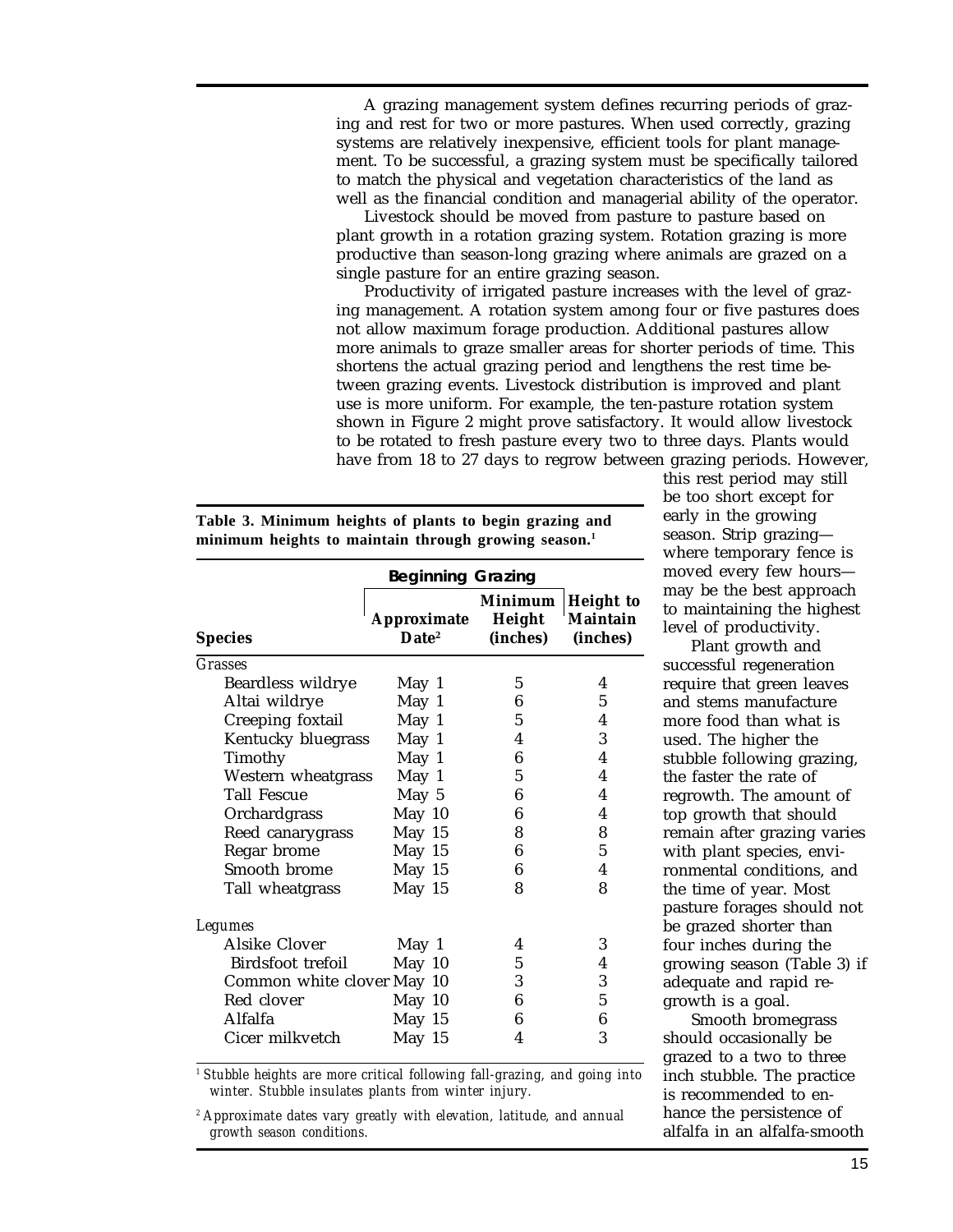<span id="page-15-0"></span>bromegrass mixture. Under rotational grazing, the close grazing reduces the competitive ability of smooth brome relative to alfalfa.

Several cultural practices are recommended for maintaining productive irrigated pasture:

- 1) Legume-grass mixtures can be manipulated by fertilizer applications. Grass is stimulated by nitrogen and legume by phosphorous. Proper combinations can maintain a desirable species composition. Apply fertilizer in split applications as indicated by soil test. Split applications are recommended because the efficiency of fertilizer use is enhanced and potential contamination of surface and subsurface water is reduced.
- 2) Irrigate according to plant and soil needs. Water should be applied immediately following grazing. Do not graze a pasture while it is being irrigated, or until the soils have dried.
- 3) Combination of grazing and periodic haying may improve the persistence of legumes over grazing alone.
- 4) Mowing old "wolfy" plants should not be necessary if pastures are intensively managed. However, animal numbers may not be adequate to efficiently harvest the forage during periods of rapid plant growth. Some pastures may have to be harvested as hay or clipped.
- 5) Weeds should not be a problem when pastures are properly managed. Proper management includes weed control practices when they are needed.
- 6) Harrowing to breakup and distribute manure is recommended, especially prior to green-up in the spring.
- 7) Feeding hay on irrigated pastures compacts soil and reduces forage production. If hay is fed on irrigated pasture, light mechanical tillage is recommended to improve infiltration and soil aeration.
- 8) Most irrigated pasture species require re-establishment every eight to ten years to maintain optimum long-term production. However, forage yields in the short-term can be increased by proper cultural practices. For example, smooth bromegrass becomes sod-bound over time and produces little forage. When this happens, the smooth brome can be stimulated by chiseling and nitrogen fertilizer.

#### **Summary**

Irrigated pastures can be an economical use of productive land. They are a forage resource that can enhance the profitability of livestock production. However, successful management of irrigated pastures requires more capital and labor than does dryland pasture management. Suitable forage species, irrigation and an intensive grazing system are recommended. Economic returns will vary directly with site productivity and level of management.